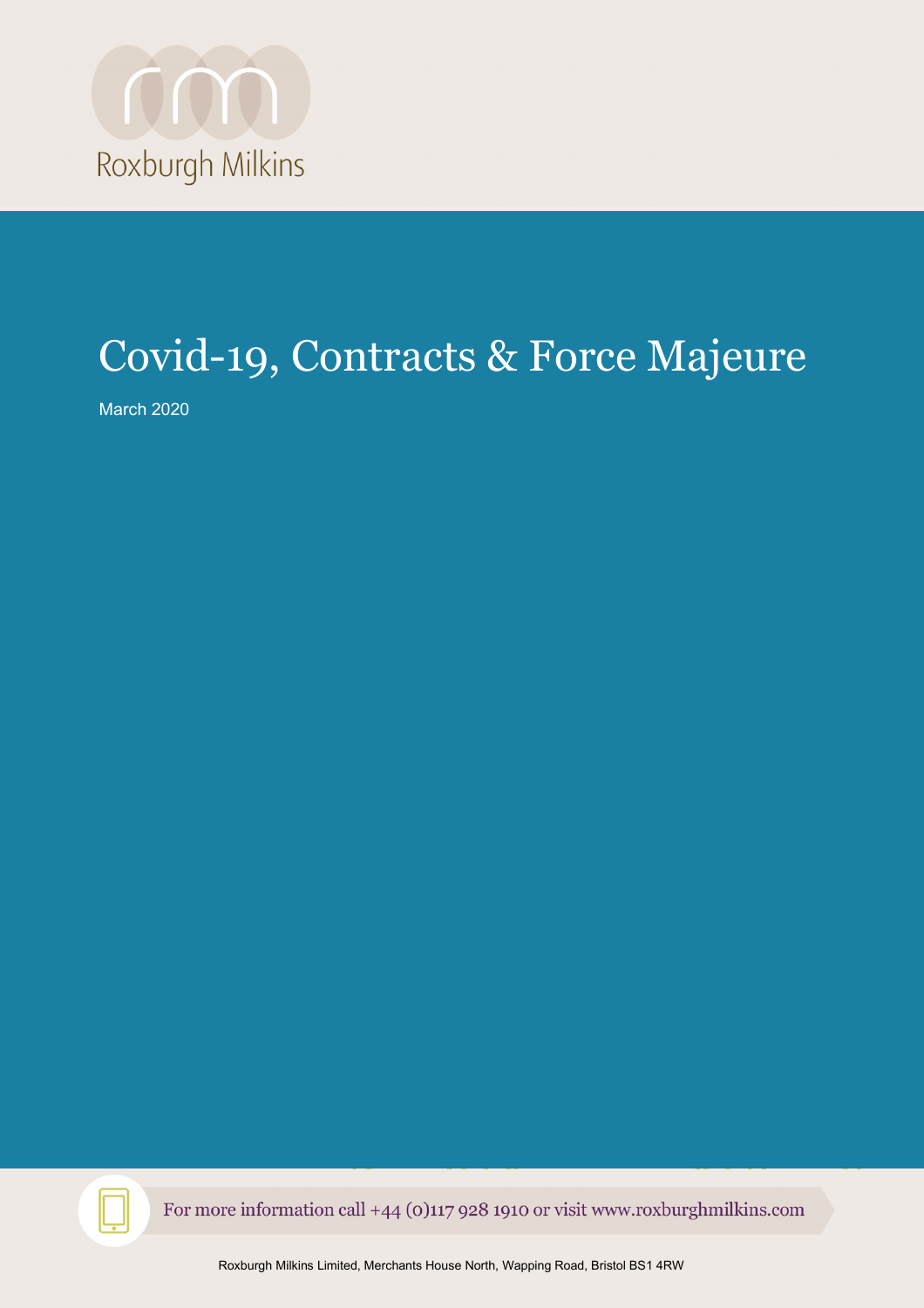

Last week was an odd week. It was also a week which saw more questions on force majeure (English translation "superior force") than I've had to answer in my entire career so far.

This is one of those rare occasions where clients actually understand why we lawyers go on about 'boilerplate' clauses being important.

#### What is Force Majeure?

It is a legal concept that allows a party to not deliver or deliver late under a contract because of an event outside of its control.

In English law, force majeure only applies if it is specifically covered in the contract - if it's not covered, you can't imply it into the contract.

Also remember that force majeure is applied differently in different countries - in a lot of continental legal systems, force majeure is specifically defined in their legal system and the defined approach can override contractual clauses. Also note that there is no EU law on this, so there is no uniform approach within EU countries.

## What is Frustration?

Trying to work from home when your kids are making TikToks.

It is also another legal concept that may allow a party off the hook for its contractual obligations. Frustration is a common-law provision that could apply regardless of what the contract says.

It is generally quite hard to prove frustration as it basically requires the obligation to be impossible to deliver and the event has to be unforeseeable. An example where this could apply would be a holiday booking if the government restricts movement - it would be impossible to take the holiday due to the government changing the law, but the booking would need to have been made long before the Coronavirus and the foreseeability of it causing problems became an issue.

So, frustration may be something to consider if you have a contract without a force majeure clause. However, be wary of claiming that it applies unless (and until) you have strong grounds for doing so.

#### I need to cut costs - can I use force majeure to cancel contracts?

Force majeure allows you to not deliver or to delay delivery of an obligation under a contract - it does not allow you to forego a contractual right or benefit (e.g. to say you don't want to receive services).

If you've signed a contract to receive goods or services and these can still be delivered, you have to comply with your obligations - receive the goods or services and pay for them (unless you are actually prevented from doing so by force majeure yourself).

An example I got asked about a few times last week was on services to offices (cleaning, fruit delivery etc.) which are no longer required due to staff working from home. This is a scenario where it is still possible for the suppliers to deliver the services and you cannot refuse to receive them simply because your business requirements have changed - you can choose not to receive them but would still need to pay for them (and may find yourself responsible for other supplier costs if you cancel improperly or refuse to cooperate).



For more information call  $+44$  (0)117 928 1910 or visit www.roxburghmilkins.com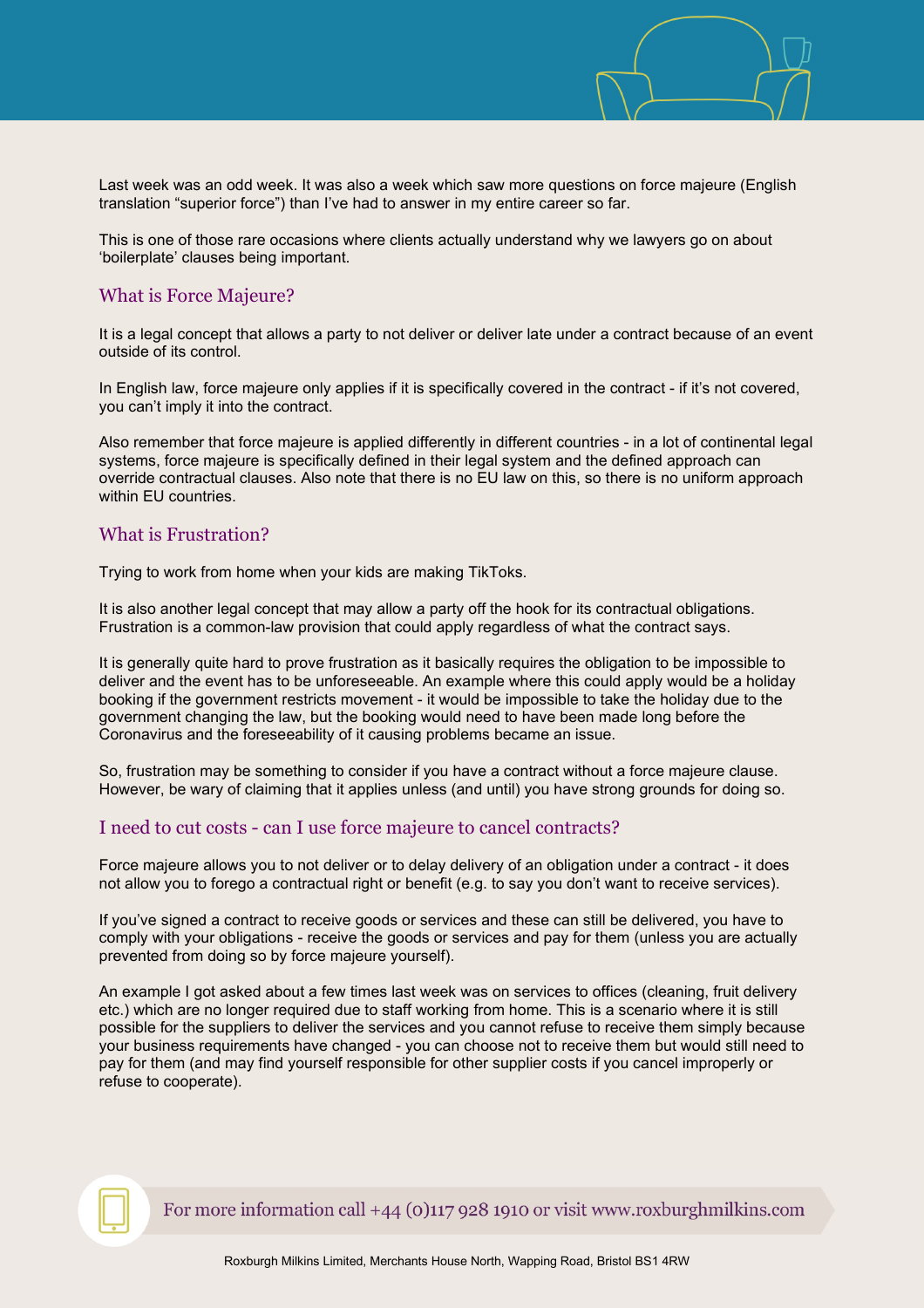

In this scenario, you will need to check your contract to see if you have any other right to suspend or terminate the services, or try and negotiate something with your supplier.

This is in contrast to another scenario. Say a supplier is due to provide services and you have a contractual obligation to make preparations for those services, for example by providing access to your premises, making facilities/equipment available, and/or having personnel available. If, due to the spread of Covid-19 and the recently announced lockdown, you have a significantly reduced workforce or have had to close entirely, force majeure is more likely to apply (assuming the clause doesn't apply to the supplier only) as you are **prevented from performing your obligations, which are necessary for the receipt of those services**.

If we get into even stricter lockdown and offices are forced to close, the situation in relation to even the simpler contracts (such as cleaning) may change, as it may not be possible for those services to be delivered due to force majeure and the contracts may be able to be terminated.

Government restrictions are changing rapidly and these will change how force majeure clauses are interpreted. [Get in touch](mailto:ian.grimley@roxburghmilkins.com) if you have any specific scenario you'd like us to look at.

## Is Covid-19 a force majeure event?

Probably. But it depends on the wording of the force majeure clause.

Some clauses have exhaustive lists of events. If you have a clause like that and epidemic/pandemic is listed, then Covid-19 will be a triggering event.

If there is a clause with more general wording about "events beyond a party's reasonable control" or a non-exhaustive list, then Covid-19 is potentially a triggering event.

As we move into the territory of the Government restricting movements, then that is potentially another force majeure event - "act of government" is often specifically referenced.

# What else may be covered in a force majeure clause?

You may be in force majeure territory but there will be other things to look out for in the clause. There will normally be notice provisions - you will need to inform the other party if you cannot deliver/perform your obligations and may be required to keep the other party up-to-date. There may be a requirement to mitigate the event and provide evidence of what you've tried to do to get around the problem. If you're a supplier and your costs go up as a result of mitigation (for example, having to use more expensive components) that will be at your risk, unless the contract provides otherwise.

Most clauses will also provide that the force majeure event can only go on for so long before the party not affected can terminate the contract. It is very common for this period to be 30 or 60 days. This is an important consideration - in the current climate, a 30-day delay to a party's obligations may not be enough to keep the contract going through the crisis.

For more information call  $+44$  (0)117 928 1910 or visit www.roxburghmilkins.com